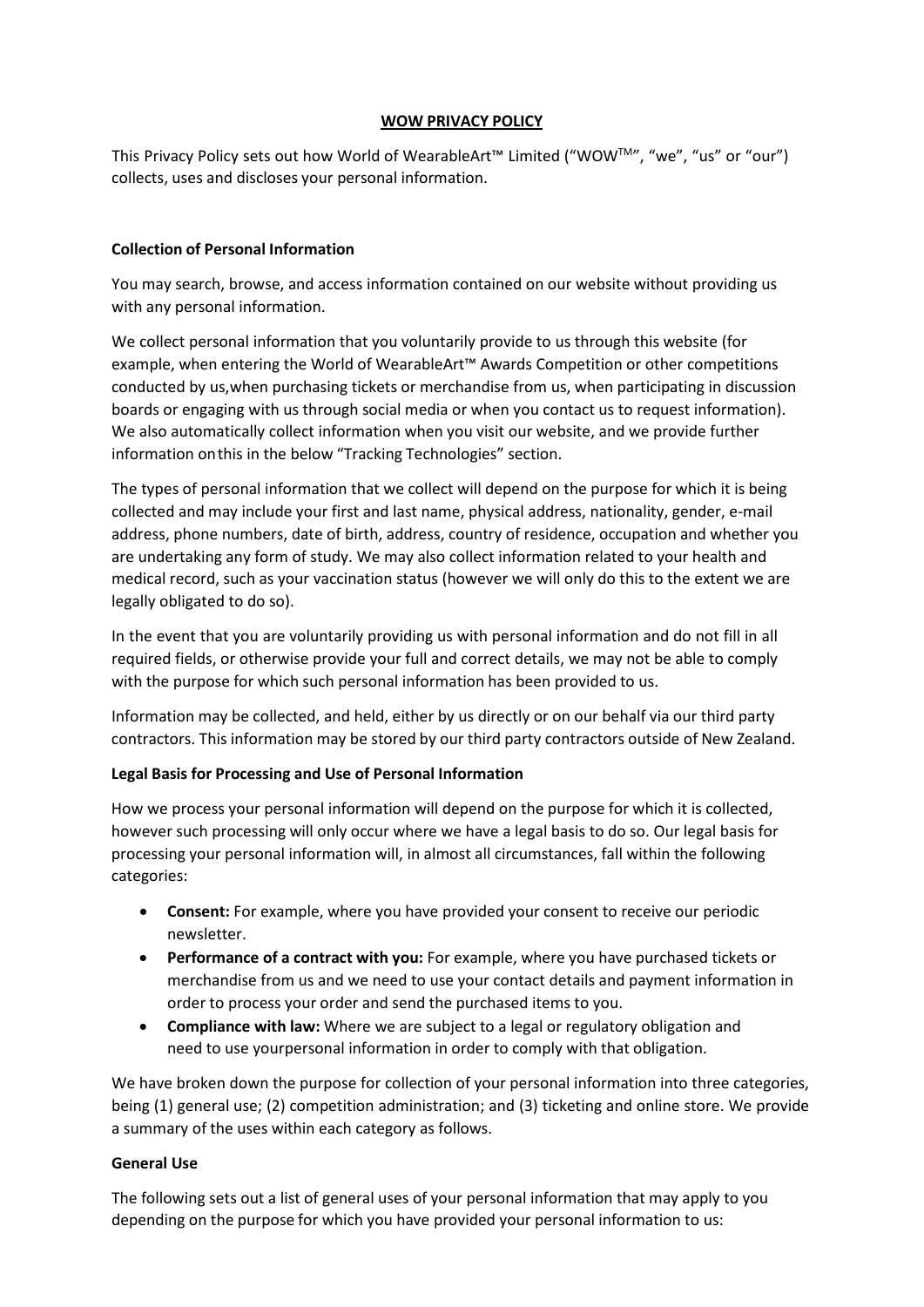- disclosure to and use by our service providers and contractors to help us operate our business and/or provide a service to you (for example, parties who help us operate our systems (such as maintaining our online payment system, ticketing database and digital marketing), provide us with fraud prevention services, send out mail, send out email, deliver digital ads and paid ads and clean collected data);
- to provide you with marketing and promotional information regarding WOW™ including emailing or posting you our periodic newsletter (you can opt-out of receiving any such information at any time) and conduct other promotional and marketing activities such as running marketing campaigns via social media and other channels;
- to conduct market research and analysis which may involve: (a) disclosing such information to our third party service providers in order for them to undertake research or analysis and report back; and (b) aggregating your information along with the data of other customers in order to develop insights in relation to the products and services we provide you;
- to contact you in response to employment or volunteer enquiries or provide information about available opportunities;
- to contact you in response to general enquiries;
- to comply with any legal or regulatory obligations that we are subject to, which may include sharing your personal information with the Ministry of Health, or another Government Department, in order to assist with COVID-19 contact tracing.

# **Tickets and Online Store**

You may purchase tickets to the World of WearableArt™ Awards Show and WOW™ merchandise through our website. Please note that you must register an account with WOW to be able to purchase tickets. To facilitate these services, we will use information we receive:

- to contact you if there is a problem with the items you wish to purchase, or for the return or exchange of item;
- to process and administrate your transaction with us;
- to provide and deliver the products and services you have requested;
- to contact you if there is a cancellation or change in event details; and
- for archival purposes which involves maintaining a database of all purchasers of tickets, such database will generally be used for direct marketing purposes which may include receiving emails or phone calls in respect of promotions.

# **Competition Administration**

In order to be eligible to enter the World of WearableArt™ Awards Competition, you must first be registered with WOW™. Registration is a one-off requirement, and once registered you will be able to enter into each annual World of WearableArt™ Awards Competition. If you register with WOW™ and enter the Competition, we will use your personal information:

- for archival purposes which involves maintaining a record of all entrants to the World of WearableArt™ Awards Competition;
- to contact you in relation to the Competition including providing you with information and returning any property (such as garments) that you have submitted to us as part of entry to the Competition (and this will involve providing your personal information to our logistics partner (currently Mainfreight) to enable any such return of property);
- for the purposes of promoting the World of WearableArt™ Awards Competition which may include providing your contact details to the media and profiling finalists and award winners through our social media channels; and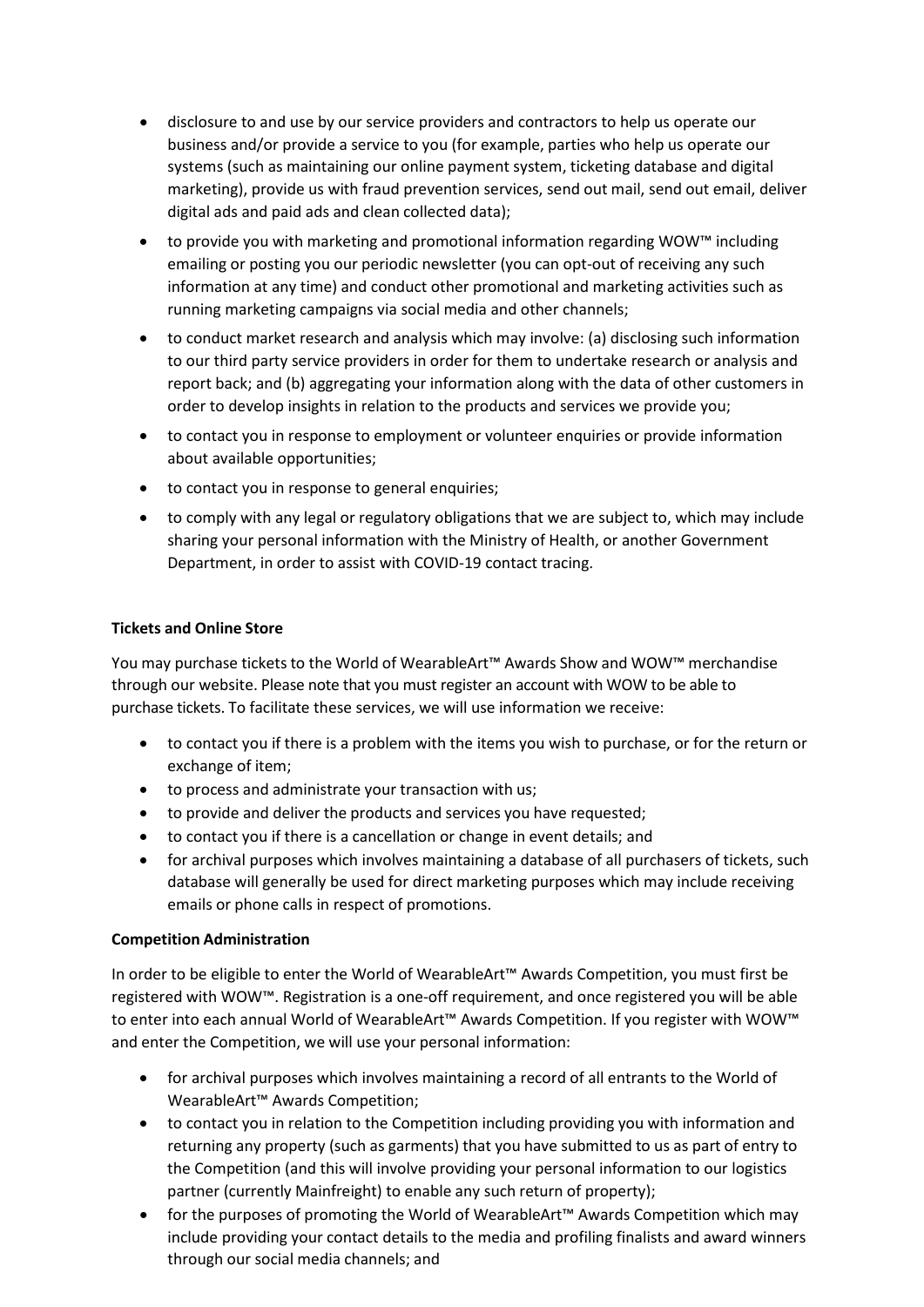• in the event you are an international entrant (i.e. you do not reside in New Zealand and are not a New Zealand citizen), to notify the embassy of your country of origin of your entry into the Competition to give them the opportunity to host you in the event you travel to New Zealand for Awards Week.

# **Secure Online Transactions**

WOW™ engages a third party provider to manage payments made via its website. WOW™ and its third party online payment provider adopt appropriate security measures to protect your personal information (including any credit or debit card details that you may submit through our website) against unauthorised access, disclosure, alteration or destruction. For example we use encryption, physical access security and other applicable security systems and our online payment provider complies with the payment card industry data security standard. Our website uses the industry standard security protocol Secure Sockets Layer (SSL) to encode sensitive information.

We recommend you take appropriate security precautions when accessing our website via public Wi-Fi networks or shared computers.

#### **Use of Tracking Technologies**

Apart from the information you give us, we also automatically collect information about you when you visit our website through the use of cookies and other tracking technologies (such as 'pixel tags'). Cookies are small text files containing small amounts of information which are downloaded and may be stored on your user device, e.g. your computer, smartphone or tablet. Techniques we use that may be similar to cookies are tracking pixels, Java scripts, tags and web beacons.

Examples of information we may collect using cookies and other tracking technologies include:

- technical information such as your computer's IP address and your browser type; and
- information about your visit such as the products you viewed or searched for, the length of your visit and the pages that you visited.

Collecting this information enables us to better understand the visitors who come to our website, where they come from, and what content on our website is of interest to them. For more information on what cookies we use and how we use them, please refer to our Cookie Policy.

#### **Access and Correction & Other Rights**

You can request confirmation of what personal information we hold about you and require that we provide access to such personal information at any time. Please note that there are some circumstances which allow us to refuse to grant you access to your personal information.

You may also request that we correct any personal information we hold on you. When you request any such correction, or at any later time, you may:

- provide us with a statement of the correction sought to your personal information (correction statement); and
- request that we attach such correction statement to the relevant information if we do not make the requested correction.

If we refuse to make the requested correction and you have provided us with a correction statement, we will take such steps as are reasonable to ensure the correction statement is attached to the relevant information so that the correction statement will be read with such information.

You can object to the processing of your personal information, ask us to restrict processing of your personal information or request portability of your personal information.